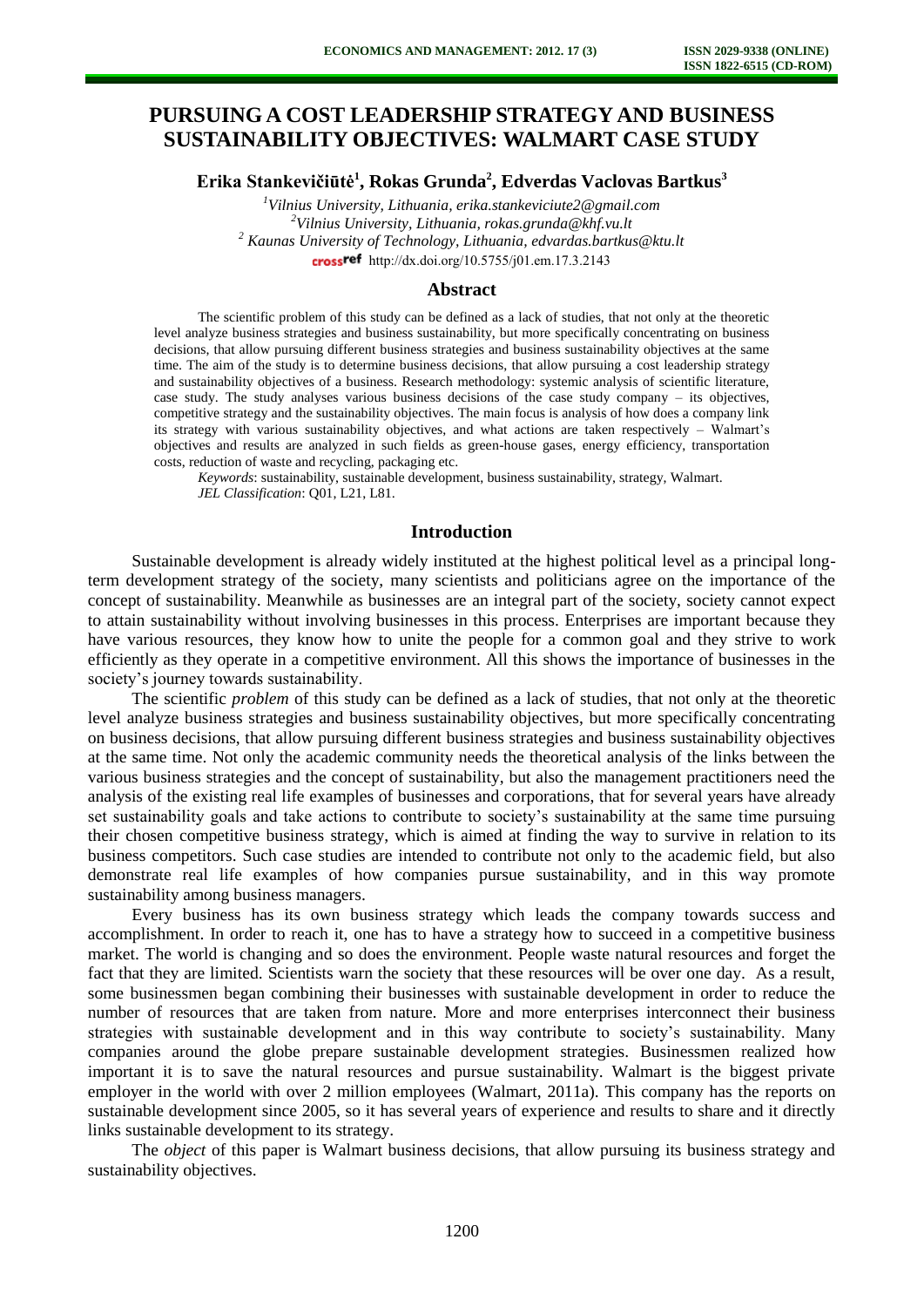The *aim* of the study is to determine business decisions, that allow pursuing a cost leadership strategy and sustainability objectives of a business.

In the first part of this paper the Porter's generic competitive strategies are described, focusing on the most important aspects of each type of a strategy. In the second part of the study the concept of sustainable development is briefly described and the conditions of a sustainable society are defined. The sustainability concept is further narrowed into the role of business contribution to society's sustainability objective. The last part of the study analyses a case study of Walmart – a global corporation, operating in the retail industry, focusing on its competitive strategy, sustainability objectives and the business decisions, that allow pursuing these two – the focus is on the case study analysis of how in a corporation the various business decisions taken alow pursuing sustainability objectives and a selected generic competitive strategy.

Research *methodology*: systemic analysis of scientific literature, case study.

The study analyses various aspects of the case study company – its objectives, competitive strategy and the sustainability objectives – Walmart's objectives and results are analyzed in such areas, as greenhouse gases, energy efficiency, transportation costs, reduction of waste and recycling, packaging, etc.

### **Porter (1980) generic competitive strategies for businesses**

Porter (1980) distinguished three categories of competitive strategies, which are called Generic Competitive Strategies. The purpose of these strategies is to create a long-term competitive advantage and a possibility to outperform competitors in a given industry. If business enterprise does not choose one generic strategy and use it in order to compete in business market, Porter (1980) calls it "stuck in the middle".

The first strategy is *cost leadership strategy*, which emphasises low costs in relation to the costs of competitors, but it does not neglect other aspects, such as service or product quality. The second strategy is *differentiation strategy*, which should allow a company to charge a higher than average price, as the company delivers something unique or different. The third strategy is *focus strategy*, in which a company focuses on a special group of customers.

These three generic competitive strategies are defined according to two aspects: strategic strength and strategic scope. Strategic strength is the means that an enterprise will rely on, its competency, it is either product differentiation or low product costs. Strategic scope defines the market - an enterprise can plan to sell their products to a specific market (narrow scope), or decide to sell their products to the whole market (broad scope).

If the company decides to choose a *cost leadership strategy*, it has to reach a lower cost of a product or a service than its competition. The company has to control all business fields efficiently. Companies, which base their work on this strategy, rely on efficiency technologies, efficient organization of manufacturing and human resources. Cost leadership strategy allows the company to earn higher profits than average, as the products can be sold at average prices, but the profit margin with lower costs is bigger. Competing companies will have higher costs, thus they will not be able to get the same percentage of profit out of their production. It has to be highlighted, that the company which competes with *low cost strategy*, does not necessarily sell the products with the lowest market price - such businesses may offer their products for an average price. Nonetheless, they tend to use the generated profit for lowering the costs even more and to adapt the most advanced efficiency technologies. A cost leadership strategy has an advantage in a "price war" and feel secure about it, because it can still sell the products with or without a profit, when other competitors already sell at a loss, and in this price lowering way a company can take a bigger market share. Moreover, lower costs repel potential competitors, as there is no security in potential profit, as a low cost business can always lower the price and decrease the profit margins, so that the market is not interesting to the potential competitors.

Companies, which use *differentiation strategy* aim towards unique products that would be more distinguished than others. One can achieve differentiation in such areas as packaging, technology, design, servicing of the customer before and after the purchase, branding. But in order to differentiate, a company has to have extra costs, so it should charge a higher price.

A *focus strategy* is used when a business targets a specific part of a market and when a niche-specific product or service satisfies the consumers better than the competitors. A *focus strategy* interferes with competitors because using a focus strategy tends to build more loyal customers.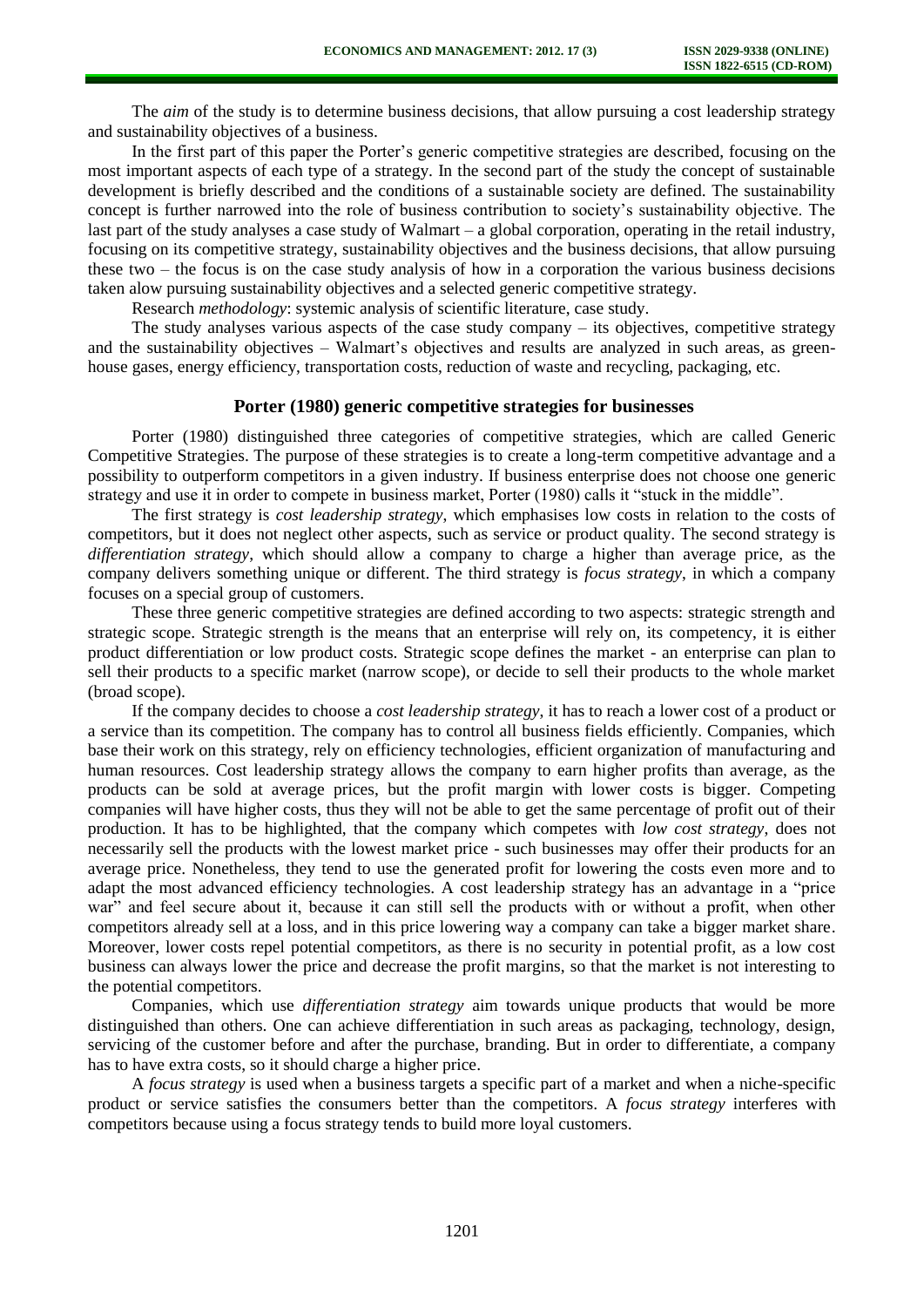# **Society and business sustainability**

Though there are many definitions of sustainable development, one of the most widely cited definitions is this: "sustainable development is development that meets the needs of the present without compromising the ability of future generations to meet their own needs" (WCED, 1987). A similar definition, which also puts emphasis on the long-term time scale, and the continuity aspect, is the definition of Worlds development report (1992): sustainable development is a development that lasts. In the paper authors' opinion, these definitions define sustainable development from the perspective of its main goal – existence. Development cannot be called sustainable, if it stops. Thus, sustainable development is development, that continues, and this means, that the present human generation has to exist as well as the next generation, and all the generation to come – indefinitely.

This objective of continuation is also clear in the concept of sustainable yield, which, as a concept, is older, than sustainable development, it was first used in forestry and fishery. Gordon (1954) and Scott (1955) described sustainable yield as a quantity of individuals or biomass, which can be taken from the ecosystems without the decrease of the population. This means, that a sustainable yield is a quantity, which can be harvested indefinitely, as the population, and its yield do not decrease. This focus of perpetuity should be the main focus of the definitions of sustainable development.

From the systems approach, sustainability describes society's objective – to become a sustainable society, and sustainable development is a process, by which this objective is reached. This necessitates explaining and defining the concept of sustainable society. A definition of a sustainable society, which puts the emphasis on its objective - to continue, is a definition by Dresner  $(2009)$ : sustainable society – a society, which does not destroy itself.

A sustainable society can be described in terms of 5 conditions (Grunda, 2011)(the first four system conditions are from The Natural Step framework (Robert, 2002):

1. A sustainable society does not increase the concentration of materials from the earth crust in nature systemically;

2. A sustainable society does not increase the concentration of society made materials in nature systematically;

3. A sustainable society does not degrade nature by physical means systematically;

4. In a sustainable society human needs are met worldwide.

5. In a sustainable society technologies, capable of destroying the society itself are not available.

Interrelationships among nature, society and business are explained in this way: a community, which cannot provide the basic food and conveniences, will not be a community for long. Therefore, the changes, happening both in nature and society systems are important for companies, this is not only a questions of companies' social responsibility – society's sustainable development is essential for survival of the company (Werbach, 2009).

Because business is a part of society, business sustainability is described as business contributing to the objective of society to become sustainable. Sustainable business is defined according to the criteria of sustainable society, therefore sustainable business has to meet these criteria (Grunda, 2011):

1. A sustainable business does not contribute to systematic increases in concentrations of materials from the Earth's crust;

2. A sustainable business does not contribute to systematic increases in concentrations of materials produced by society;

3. A sustainable business does not contribute to systematic physical degradation of nature through physical means;

4. A sustainable business does not contribute to conditions that obstruct the possibilities of meeting human needs worldwide;

5. A sustainable business does not contribute to the existence of technologies, capable of destroying the society itself.

With changes in the environment, the companies will be forced to change as well. Those companies that have not analysed the upcoming changes will be more pressured and will have to change rapidly. If the law legislations were stricter, such companies would have to catch up with the active companies quickly. In this case, active and future-oriented companies can plan in advance and introduce the new changes and techniques intentionally, so that the transformation of a company would be gradual and smooth (Čiegis, Grunda, 2007).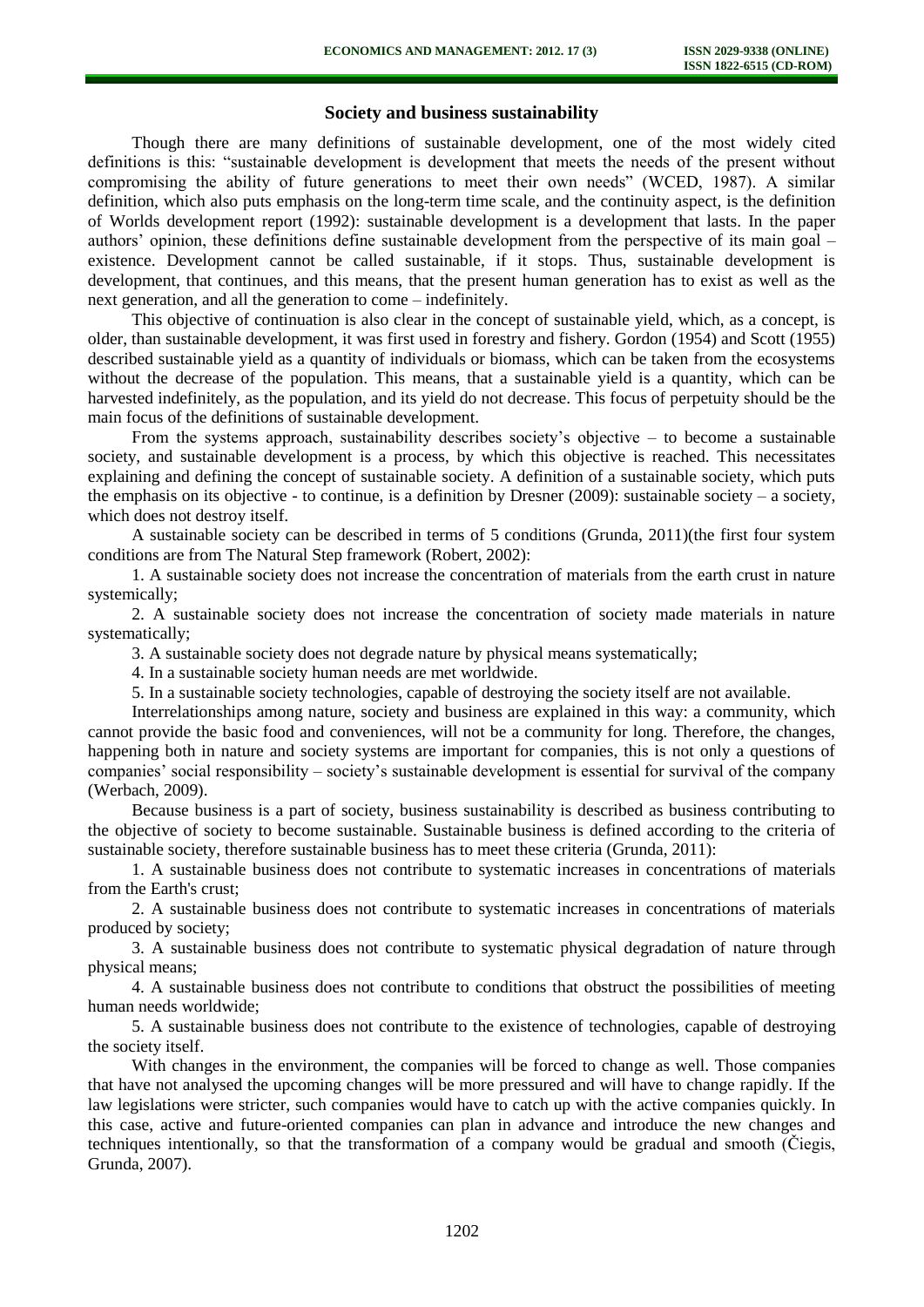# **Walmart cost leadership strategy and sustainability objectives**

Walmart has more than 8900 retail units in 15 countries and employs more than 2 million associates worldwide (Walmart, 2011a). With revenues of 421,9 billion US dollars in 2010 (Global 500, 2011) it is a largest corporation in the world, and has great impact on the markets it serves and the suppliers it works with

In this paper authors' opinion, Walmart strategy can be described as low cost generic competitive strategy. In its annual statements and various publications Walmart emphasizes low prices and saving money for customers. A similar opinion is expressed by Hallsworth and Evers (2002), Arnould (2005), Christopherson (2007) states, that Wal-Mart's strategy for entering new international markets has been to assume a cost leadership position and to capture a significant portion of market share thus positioning itself to exercise network domination. <…> Wal-Mart's domination of the market and access to the largest number of customers in the USA allows the firm to continuously drive down consumer prices. Wal-Mart has used this resource to dominate the market for a full range of ordinary consumer products through economies of scale and of scope. The resulting strategy is an 'every day low prices' concept in which customers shop at one retailer, Wal-Mart, for a full range of household products and groceries. Blanchard et al. (2008) note that the fundamental principle behind Wal-Mart's strategy is to sell high volumes of discounted products, and that one of the strongest drivers of Wal-Mart's financial success is its focus on efficient and effective supply chain management. Mottner and Smith (2009) call Walmart strategy a "low margins and high turnover" and "low-cost provider". According to Crain and Abraham (2008) Walmart strategy is the low-cost leader among mass merchandisers and operating on a scale that dwarfs the competitors. Walmart's strategic activities include aggressive deployment of systems and technologies that help it reduce shrinkage and internal costs, its relationships with suppliers and the enormous economies of scale it achieves through hard bargaining and purchasing in large quantities and enhancing its customers' experience in the store.

To adapt a low cost strategy, Walmart needs efficiency in all aspects of its operations, several of which were already mentioned by above cited authors. But besides all these means, Walmart in 2005 announced its sustainability goals, that are (Walmart Sustainability, 2011):

- To be supplied 100 percent by renewable energy;
- To create zero waste;  $\bullet$
- To sell products that sustain people and the environment.

Walmart low-price strategy is repeated in most important business propositions: business purpose, goals, values. "Saving people money to help them live better was the goal that Sam Walton envisioned when he opened the doors of the first Walmart. It's the focus that underlies everything we do at Walmart. And for the millions of customers who shop in our stores and clubs around the world each week, it means a lot.." (Walmart, 2011b).

Thus, Walmart strategy is firstly oriented towards low prices. In order to reach it, it has to work more efficiently than its competitors, lower the costs inside the company and also the prices of the supplierprovided products. In a company, which has chosen low price strategy, one should not expect high salary or the best customer service and highest prices, paid to its suppliers, because such company has to be oriented towards low cost in every area. That is why the savings are done in expense of the employees and the suppliers.

Since 2005 Walmart publishes annual reports on sustainable development, which can be accessed on their web page [\(http://walmartstores.com/\)](http://walmartstores.com/). In 2005 this report was called "2005 Report on Ethical Sourcing", in 2007 it had the same title, while in 2008 this report was already called "2007-2008 Sustainability Progress Report". In 2007 the report was titled "2009 Global Sustainability Report, the same title remained in 2010. In 2011 the title was changed to "2011 Global Responsibility Report" (Walmart Sustainability, 2011).

In the annual statements, Walmart reports on the results the company achieved during the year, and the future plans of the actions, that will be taken. Several examples of the actions taken by Walmart can illustrate the directions, that a company takes in order to lower its costs, and at the same time, these decisions can be seen as moving the company towards sustainability.

One of the goals of Walmart is to build *Sustainable facilities*. Walmart has raised a goal to design and open a viable store prototype that is 25-30 percent more energy efficient, and will produce up to 30 percent fewer Green House Gas emissions. Another goal is to reduce greenhouse gases at Walmart's existing store, club and distribution center base around the world by 20 percent. These goals show, that with the same action – increasing energy efficiency, the company can at the same time reduce the costs of energy in a store,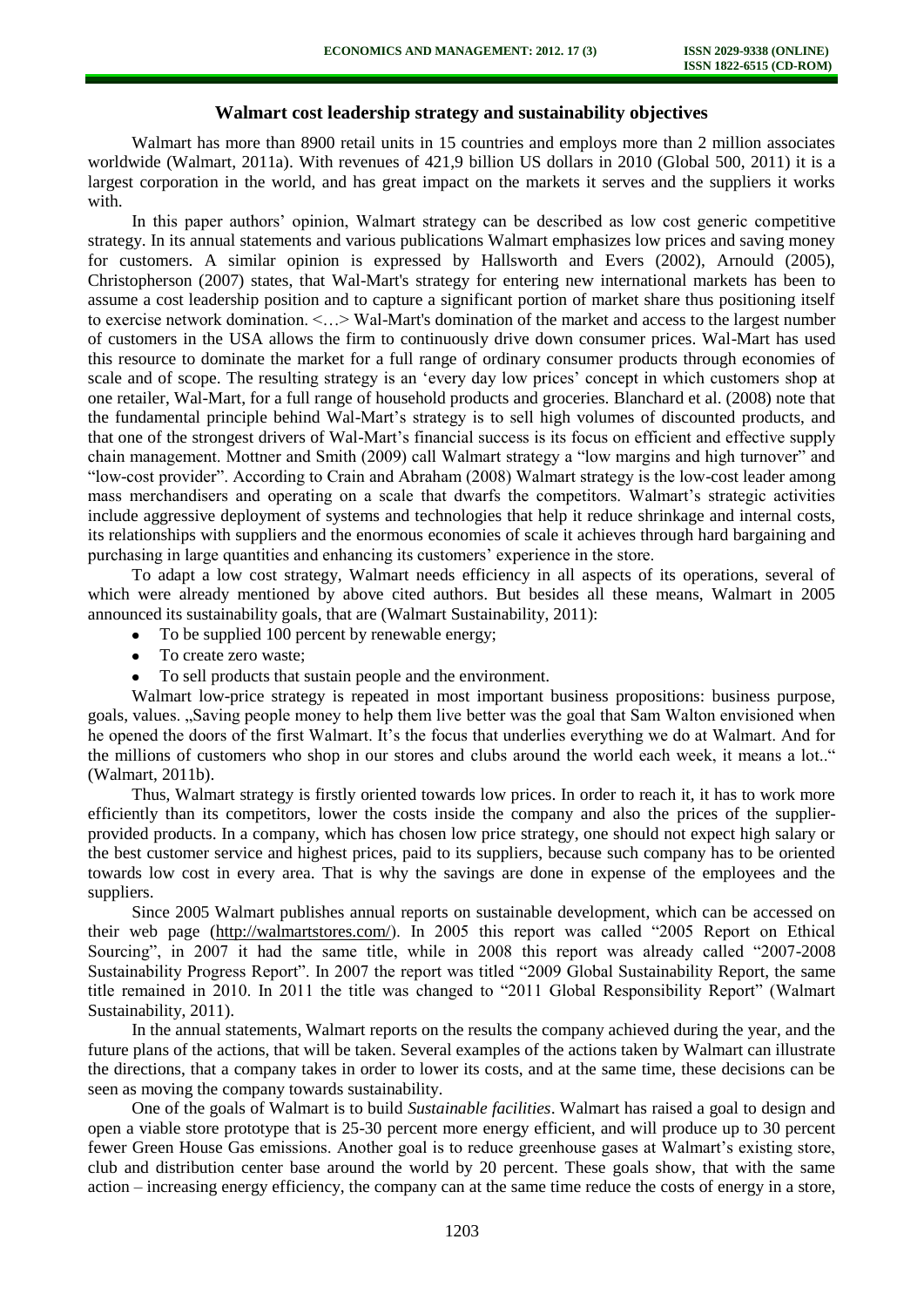and at the same time, reduce environmental impact – Green House Gas emissions. As fossil fuels are exhausted, its is probable, that in the future, energy costs will rise, so energy efficiency, that is improved at present, not only will help the company lower the costs now, but also will build a lower-cost ground in the future, while the company will have to compete with its competitors in the future.

Another area of Walmart business, that is related to energy, is *Logistics*. Walmart began testing new technologies that can help reduce environmental impact, and are viable for business, and would provide return on investment. It collaborated with Daimler Trucks North America LLC to build a hybrid-electric Freightliner Cascadia. This truck features a parallel hybrid system based on an electrically-driven second drive axle. It also marks the beginning of a long-term strategic partnership with Daimler Trucks North America to develop innovative, sustainable technologies. Moreover, trucks are being retrofitted to run on reclaimed brown waste cooking grease. This partnership also shows a future direction away from fossil fuels towards renewable energy – when the fossil fuels are exhausted, movement of the products will have to rely on renewable fuels – electricity, bio-fuels. At the same time, in the future, Walmart will have a stronger lowcost ground in logistics, as its transport fleet will be more efficient and thus lower-cost than its competitors, and in this way the company will be able to better compete. On the other hand, Walmart can also use the biofuels, that remain from its operations – restaurants, so using cooking grease is another way of using its existing waist, that can be used inside the company operation, or sold to bio-fuel producers to reprocess, and in this way earn additional income.

One of Walmart's sustainability goals is to create zero waste. Walmart focuses on the three "R's" when thinking about waste – reduce, reuse and recycle. In order to reduce waste Walmart is working with suppliers to reduce the amount of packaging and waste that enters stores. This not only has an impact on sustainability goal – waste reduction, but also on the company's cost base. If Walmart succeeds reducing the amount of product packaging, this means, that it needs to transport less packaging in its trucks, and it leads to lower logistic costs – lower fuel consumption, truck wear, salaries etc. Fewer packaging means lighter products as well as smaller products, that can be fitted into the same struck and warehouse space. Fewer packaging means, that fewer workers are needed to handle it, and also less packaging needs to be bought, transported home, and handled by the consumers. So this means lower costs not only to Walmart, but also to its consumers. On the other hand, lowering packaging amounts is a positive direction towards sustainability, as packaging needs to be reused or recycled, and all this uses energy resources, some of the packaging can end up in landfills.

Besides, Walmart is working with suppliers to integrate recycled materials into new products and showing customers the positive environmental effect of reusing these recycled materials. Walmart's stores around the world are recycling millions of pounds of materials generated from the back of stores. Gathering various materials for recycling has also a positive monetary aspect, as Walmart sells gathered materials and earns money in this way. This means, that the sold materials for recycling add to the bottom line, and in this way, Walmart can further lower its costs, and in this way lower the prices to better compete.

As Walmart is the biggest private employer in the world, this company operates in several countries, and has many active sustainability initiatives, some of which we have briefly discussed. These exampled show, that if a company chooses a low-cost competitive strategy, and at the same time raises sustainability objectives, it can find solutions, that can be beneficial for both areas. A company can find solutions, that help execute a low-cost strategy, and at the same time are beneficial in moving towards sustainability.

At the same time, a question can be raised about Porter's (1980) generic competitive strategies – can a company at the same time use a low cost and a differentiation strategy? Examples of Walmart goals and actions, that are described above, show, that if sustainability is used as a differentiating aspect, a company can find actions, that can help the company move towards sustainability, and in this way differentiate itself in the eyes of consumers, and at the same time, the same actions could lower a company's costs and in this way contribute to lowering costs, and thus enabling a company to use a low cost strategy. And as it is widely agreed, that sustainable development is a main long-term direction of a global society, then we can expect that more and more businesses will use sustainability in their activities, and use it both as a differentiator as well as a framework to find solutions to lower the costs.

# **Conclusions**

Sustainable development is already widely instituted as a main long-term development strategy of the society. As businesses are an integral part of the society, society cannot expect to attain sustainability without involving businesses in this process. The importance of corporations can be illustrated by that they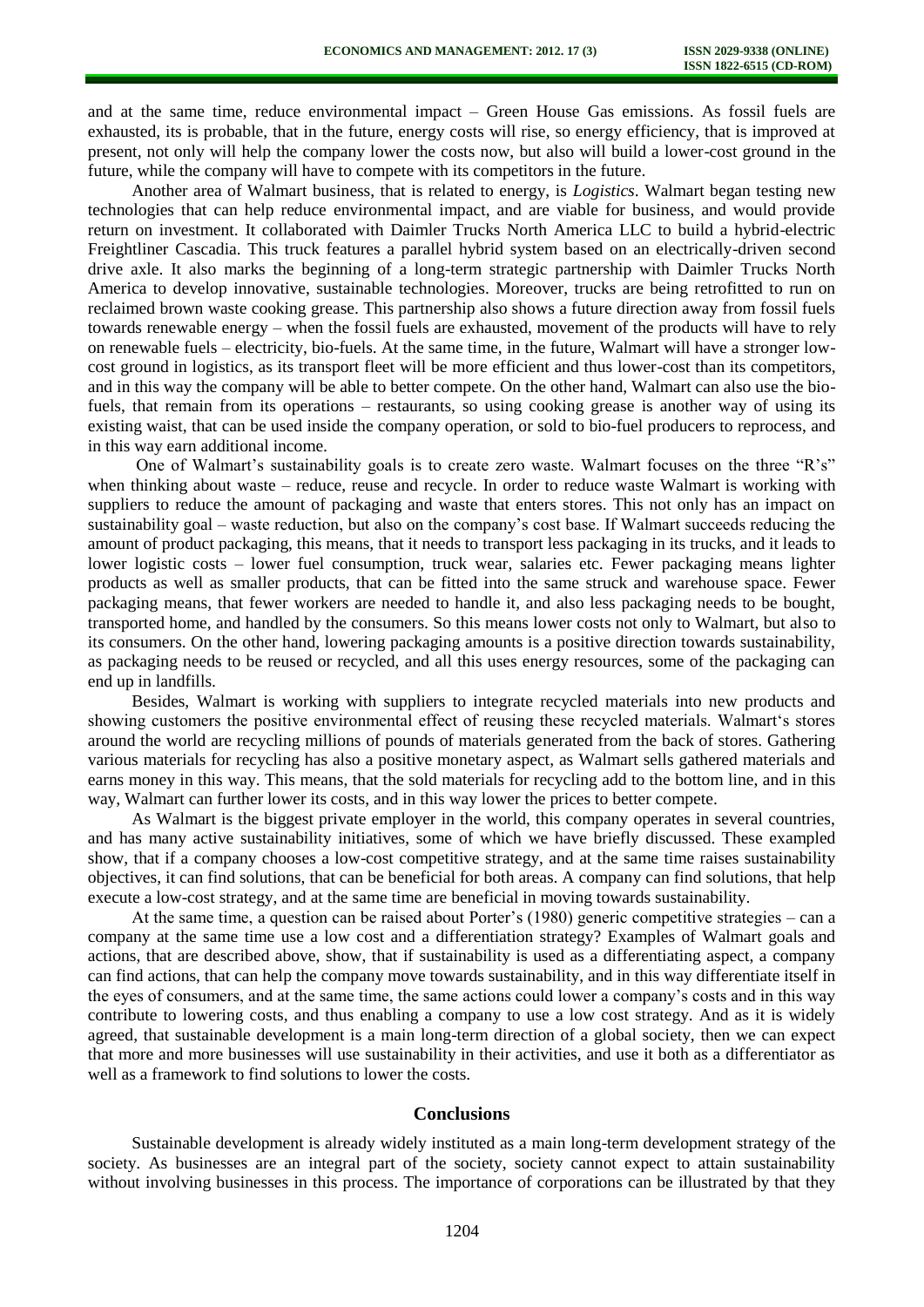have financial resources, they know how to unite the people for a common goal and they strive to work efficiently. All this shows the importance of businesses in the society's journey towards sustainability.

Porter (1980) distinguished three categories of competitive strategies, which are called Generic Competitive Strategies. The first strategy is cost leadership strategy, which emphasizes low costs in relation to the costs of competitors, but it does not neglect other aspects, such as service or product quality. The second strategy is differentiation strategy, which should allow a company to charge a higher than average price, as the company delivers something unique or different. The third strategy is focus strategy, in which a company focuses on a special group of customers. These three generic competitive strategies are defined according to two aspects: strategic strength and strategic scope.

To adapt a low cost strategy, Walmart needs efficiency in all aspects of its operations. Besides this, Walmart in 2005 announced its sustainability objectives, that are:

- To be supplied 100 percent by renewable energy;
- To create zero waste;
- · To sell products that sustain people and the environment.

As Walmart is the biggest private employer in the world, this company operates in several countries, and has many active sustainability initiatives, such as reducing waste and recycling it, building energy efficient stores, testing new transport technologies and lowering the amount of packaging as well as others. Reducing one of the waste streams - packaging - has the potential of various cost savings – from the fields of reducing the amount of the packaging used, making the products lighter and smaller in size, and thus saving on the transportation costs, needing less warehouse and shelf space, less packaging to be reused, recycled or ending in the landfills, which also creates expenses. Building energy efficient stores not only has a positive impact on the Green House Gas emissions, but also on the store energy costs. Testing new transport technologies, that use electricity and bio-fuels, have the potential both to use used materials in the stores as fuels (e.g. used grease), and in this way reduce the fuel costs, or save on logistics expenses, as the fossil fuels will be exhausted, and will get more expensive, thus using more efficient trucks would lead to lower transport costs.

These business decisions and actions show, that if a company chooses a cost leadership strategy, and at the same time raises sustainability objectives, it can find solutions, that can be beneficial in both areas. Companies are able to find solutions, that allow pursuing a cost leadership strategy and at the same time are beneficial in moving towards sustainability.

#### **References**

- 1. Arnould, E. (2005). Animating the big middle. *Journal of Retailing, 81* (2), 89-96. doi: [10.1016/j.jretai.2005.03.001.](http://dx.doi.org/10.1016/j.jretai.2005.03.001)
- 2. Blanchard, C., Comm, C. L., & Mathaisel, D. F. X. (2008). Adding value to service providers: benchmarking Wal-Mart. *Benchmarking: An International Journal, Vol. 15*, Iss: 2, 166-177. doi: [10.1108/14635770810864875.](http://dx.doi.org/10.1108/14635770810864875)
- 3. Christopherson, S. (2007). Barriers to 'US style' lean retailing: the case of Wal-Mart's failure in Germany. *Journal of Economic Geography, 7*, 451-469.
- 4. Čiegis, R. & Grunda, R. (2007) Įmonės transformavimo į darnią įmonę procesas. *Organizacijų vadyba: sisteminiai tyrimai, nr. 44*, 19-34.
- 5. Crain, D. W. & Abraham, S. (2008). Using value-chain analysis to discover customers' strategic needs. *Strategy & Leadership, 36*(4), 29-39. doi[:10.1108/10878570810888759.](http://dx.doi.org/10.1108/10878570810888759)
- 6. Dresner, S. (2009). The principles of sustainability. London: Earthscan.
- 7. Global 500 (2011) Global 500. Annual ranking of the world's largest corporations. *From the July 24, 2011 Issue*. Retrieved from [http://money.cnn.com/magazines/fortune/global500/2011/full\\_list/.](http://money.cnn.com/magazines/fortune/global500/2011/full_list/)
- 8. Gordon, H. S. (1954). The Economic Theory of a Common-Property Resource: The Fishery. *Journal of Political Economy, Vol. 62*, No. 2, 124-142.
- 9. Grunda, R. (2011). Strategic Corporate Sustainability Management Model. In Proceedings of the 1st World Sustainability Forum, 1-30 November 2011, Sciforum Electronic Conferences Series, 2011. Retrieved from [http://www.sciforum.net/presentation/550/.](http://www.sciforum.net/presentation/550/)
- 10. Hallsworth, A. & Evers, D. (2002). The steady advance of Wal-Mart across Europe and changing government attitudes towards planning and competition. *Environment and Planning C: Government and Policy. 20*(2), 297-309. doi[:10.1068/c20m.](http://dx.doi.org/10.1068/c20m)